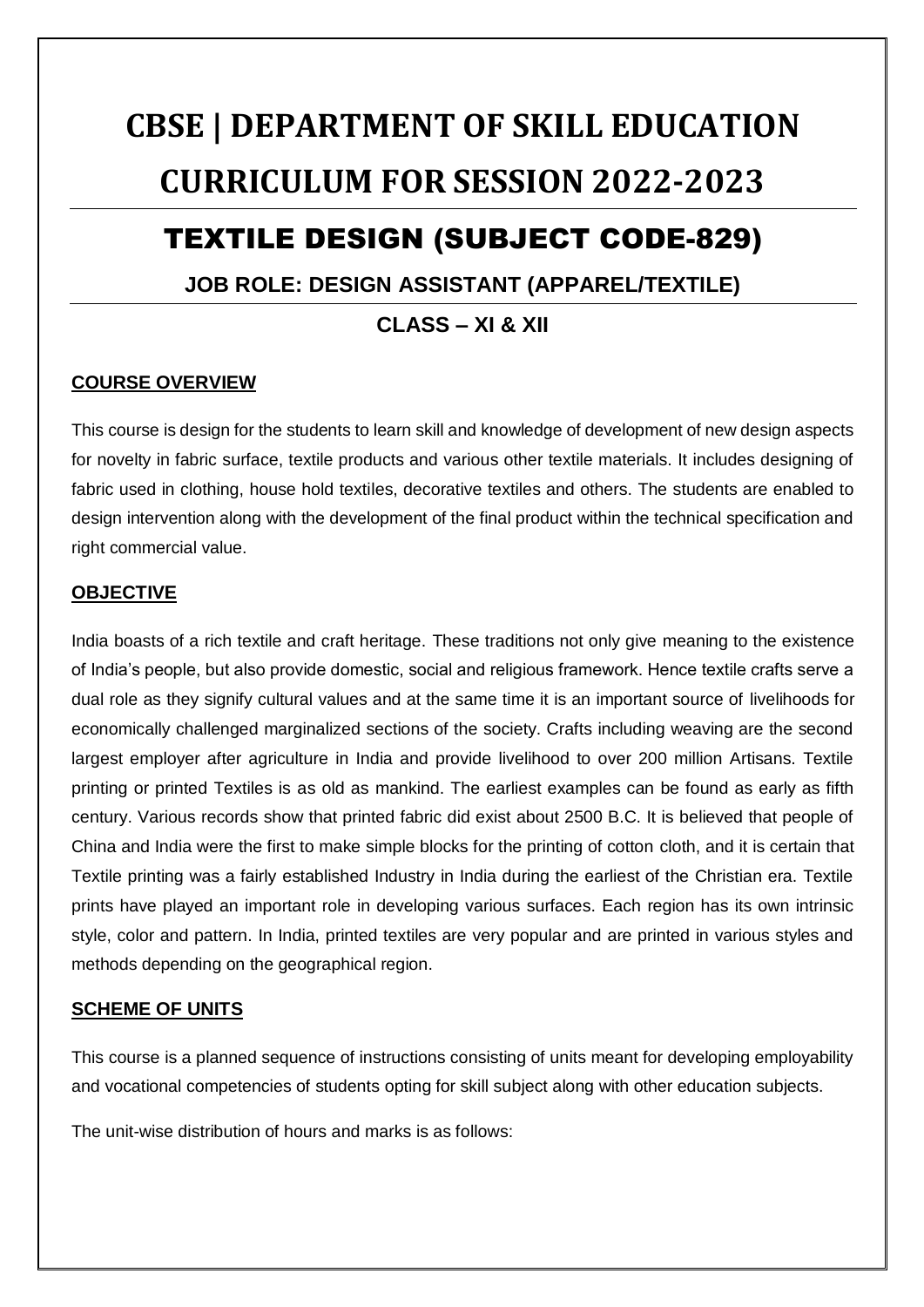### TEXTILE DESIGN (SUB JECT CODE - 829) CLASS – XI (SESSION 2022-2023)

Total Marks: 100 (Theory  $-60+$  Practical  $-40$ )

|                  | <b>UNITS</b>                                                                  |               | <b>NO. OF HOURS</b><br>for Theory and<br><b>Practical</b> | <b>MAX. MARKS</b><br>for Theory and<br><b>Practical</b> |
|------------------|-------------------------------------------------------------------------------|---------------|-----------------------------------------------------------|---------------------------------------------------------|
| ⋖<br>Part        | <b>Employability Skills</b>                                                   |               |                                                           |                                                         |
|                  | Unit 1: Communication Skills-III                                              | 10            |                                                           | $\overline{2}$                                          |
|                  | Unit 2: Self-Management Skills-III                                            | 10            |                                                           | $\overline{2}$                                          |
|                  | Unit 3 : ICT Skills-III                                                       | 10            |                                                           | $\overline{2}$                                          |
|                  | Unit 4 : Entrepreneurial Skills-III                                           | 15            |                                                           | $\overline{2}$                                          |
|                  | Unit 5 : Green Skills-III                                                     | 05            |                                                           | $\overline{2}$                                          |
|                  | <b>Total</b>                                                                  | 50            |                                                           | $\overline{10}$                                         |
|                  | <b>Subject Specific Skills</b>                                                | <b>Theory</b> | <b>Practical</b>                                          | <b>Marks</b>                                            |
| മ                | Unit 1: Overview of Textile industries<br>and Textile Fibers                  | 30            | 19                                                        | 25                                                      |
|                  | Unit 2: Textile Spinning and Yarn                                             | 30            | 21                                                        |                                                         |
| Part             | Unit 3: Textile Weaving and Woven<br><b>Fabrics</b>                           | 30            | 21                                                        | 25                                                      |
|                  | Unit 4: Other Forms of Textiles                                               | 30            | 19                                                        |                                                         |
|                  | <b>Total</b>                                                                  | 120           | 80                                                        | 50                                                      |
|                  | <b>Practical Work</b>                                                         |               |                                                           |                                                         |
|                  | <b>Practical Examination</b>                                                  |               |                                                           | 15                                                      |
| tie.             | <b>Written Test</b>                                                           |               |                                                           | 10                                                      |
| <b>Q</b>         | Viva Voce                                                                     |               |                                                           | 05                                                      |
|                  | <b>Total</b>                                                                  |               |                                                           | 30                                                      |
| $\Omega$<br>Part | <b>Project Work/ Field Visit/ Practical</b><br><b>File/ Student Portfolio</b> | 10            |                                                           | 10                                                      |
|                  | <b>Total</b>                                                                  |               |                                                           | 10                                                      |
|                  | <b>GRAND TOTAL</b>                                                            | 260           |                                                           | 100                                                     |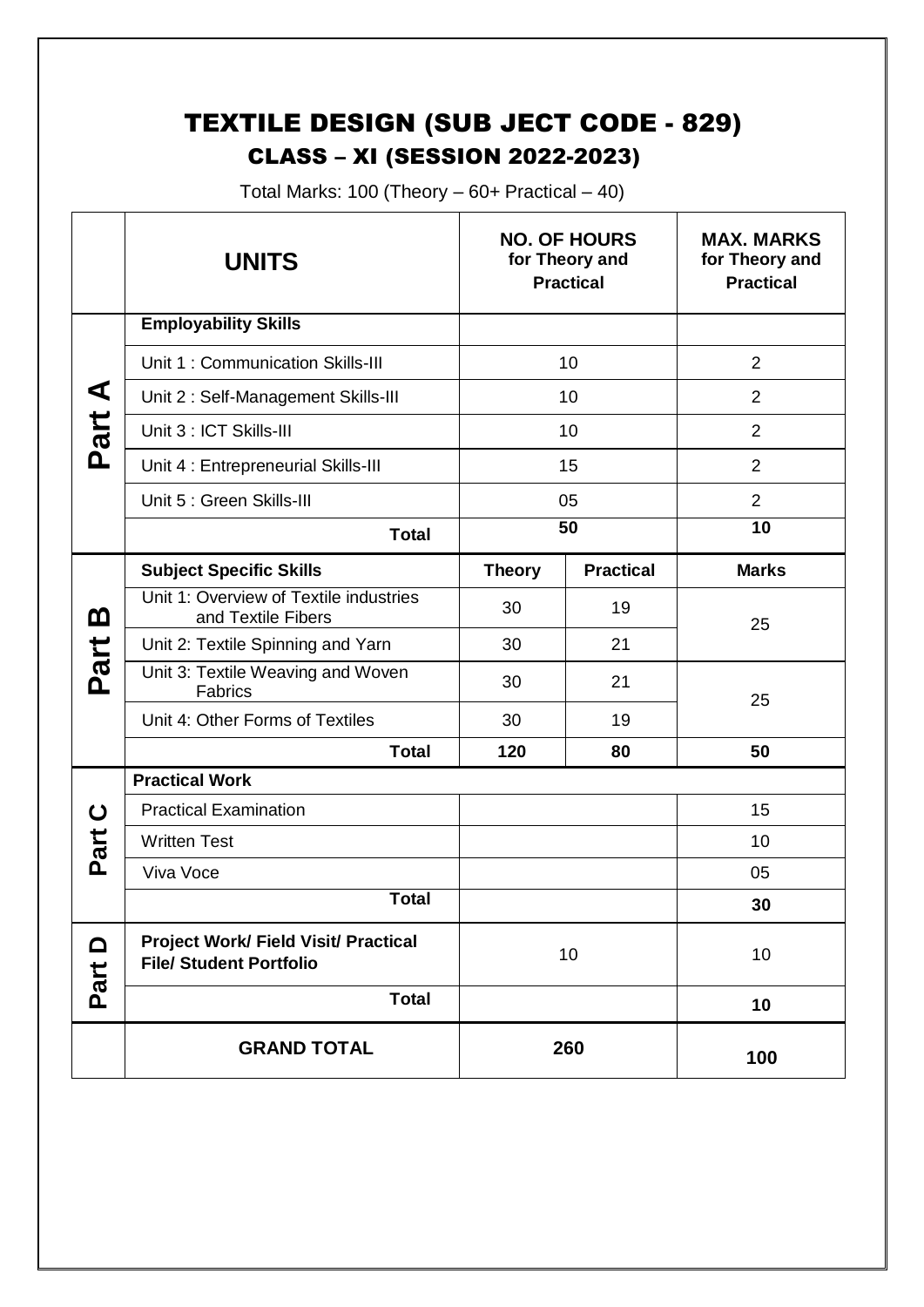### **DETAILED CURRICULUM/TOPICS FOR CLASS XI**

### **Part-A: EMPLOYABILITY SKILLS**

| <b>S. No.</b> | Units                                                       | <b>Duration in Hours</b> |
|---------------|-------------------------------------------------------------|--------------------------|
| 1.            | Unit 1: Communication Skills-III                            | 10                       |
| 2.            | Unit 2: Self-management Skills-III                          | 10                       |
| 3.            | Unit 3: Information and Communication Technology Skills-III | 10                       |
| 4.            | Unit 4: Entrepreneurial Skills-III                          | 15                       |
| 5.            | Unit 5: Green Skills-III                                    | 05                       |
|               | <b>TOTAL DURATION</b>                                       | 50                       |

### **NOTE: Detailed Curriculum/ Topics to be covered under Part A: Employability Skills can be downloaded from CBSE website**.

### **Part-B – SUBJECT SPECIFIC SKILLS**

- Unit 1: Overview of Textile Industries and Textile Fibers
- Unit 2: Textile Spinning and Yarn
- Unit 3: Textile Weaving and Woven Fabrics
- Unit 4: Other Forms of Textiles

### **UNIT–1: OVERVIEW OF TEXTILE INDUSTRIES AND TEXTILE FIBERS**

### **Objectives:**

- To familiarize the background of Indian Textile Industries.
- To learn and understand Textile terminology.
- To understand the sources and properties of Textile fibers.
- To predict the performances and characteristics of fabrics, according to fiber content for various end uses.

**Learning Outcomes:** After finishing the course, the students shall be able to

- use appropriate terminology used in Textile Application.
- understand the interrelationships in Textile Business.
- **•** get an overview of Textile Industries in India.

### **Course Content:**

- The major Textile Production Segments in India.
- Sources of Fabrics.
- Classification of Textile Fibers according to origin and chemical composition; Essential Properties and Performances of Textile Materials like Aesthetic, Durability, Comfort, Safety, Care and Maintenance Properties.
- Properties of Cotton, Flax, Hemp and Jute.
- Properties of Silk, Wool, Mohair and other Natural Fibers.
- Properties of Viscose Rayon, Loyocel and Acetate.
- Properties of Polyester, Nylon, Acrylic and Spandex.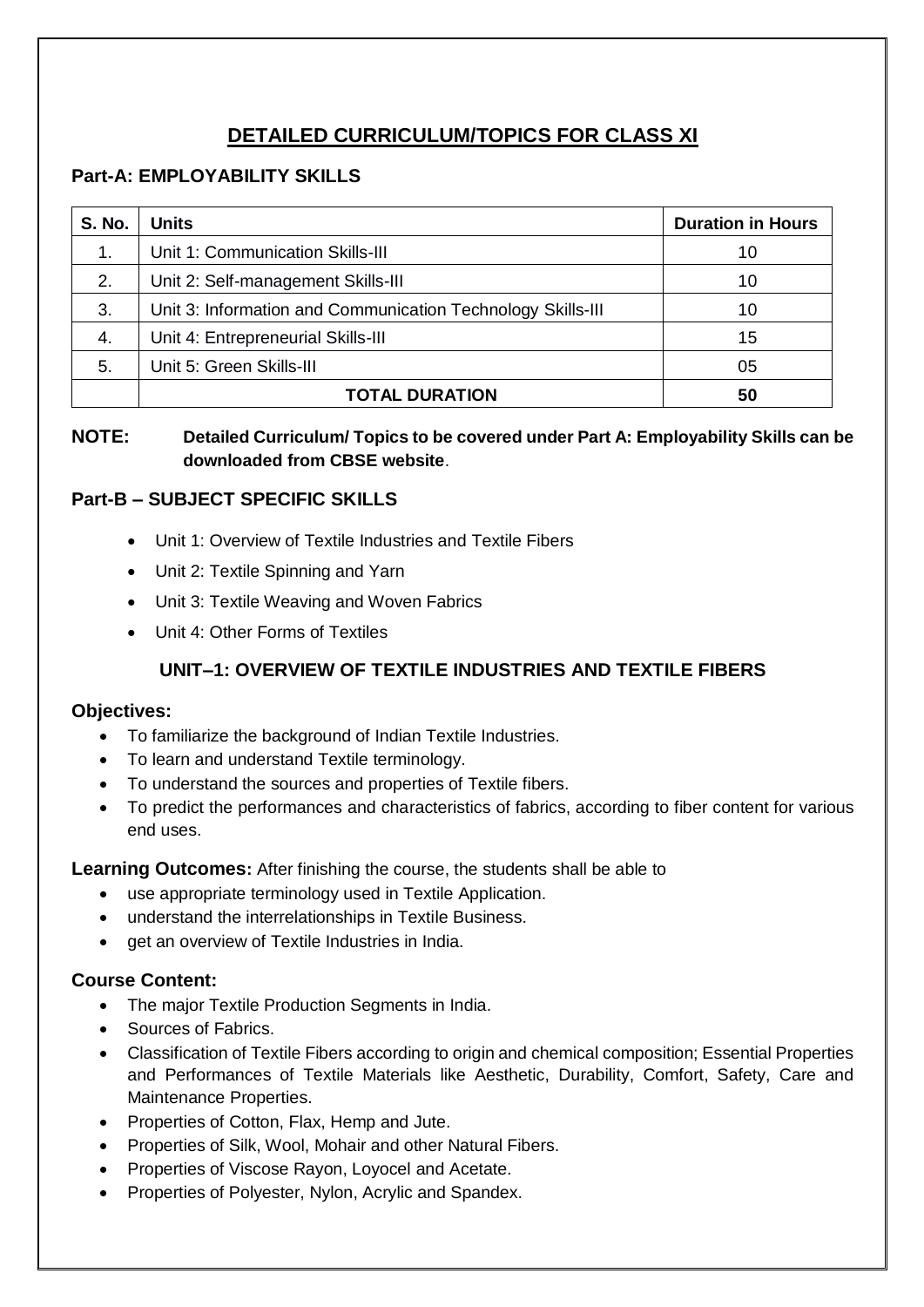### **UNIT–2: TEXTILE SPINNING AND YARN**

### **Objectives:**

- To familiarize Yarn Spinning Process.
- To understand the properties and characteristics of various types of yarns.

**Learning Outcomes:** After finishing the course, the students shall be able to

- understand basics of Yarn Manufacturing.
- predict and select different types of yarn for fabric development according to various end uses.

### **Course Content:**

- Classification of Yarns; Spun Yarn Production Process, Carded and Combed Yarns; Woolen and Worsted Yarns; Mono Filament and Multi Filament Yarns.
- Yarn Numbering Systems Cotton Count, Metric Count, Denier, Tex and Deci- Tex. Single and Plied Yarns; Yarn Twist, Amount of Twist and Direction of Twist.
- Textured Yarns Core Spun Yarn; Novelty and Fancy Yarns, Blended Yarns, Sewing Threads.

### **UNIT–3: TEXTILE WEAVING AND WOVEN FABRICS**

### **Objectives:**

- To familiarize the weaving process involved in producing Woven Fabrics.
- To understand the properties and characteristics of various types of Woven Fabrics.

**Learning Outcomes:** After finishing the course, the students shall be able to

- To predict and select different types of woven fabrics according to various end uses.
- To recognize and identify different types of woven fabrics.

### **Course Content**

- Preparatory to weaving, including High speed machines for Winding, Warping, Sizing, Beaming and Weft Winding.
- The Loom, types of Looms, classification and selvedge formations.
- Basic motions of the loom, including the application of Dobby and Jacquards. Non-automatic loom, Automatic loom, Shuttle less weaving machines, Terry looms and Drop box loom.
- Introduction to basic weaves; plain, basket, rib, twill, satin, sateen, dobby, jacquard, crepe, pique, seer sucker, terry, velvet and velveteen.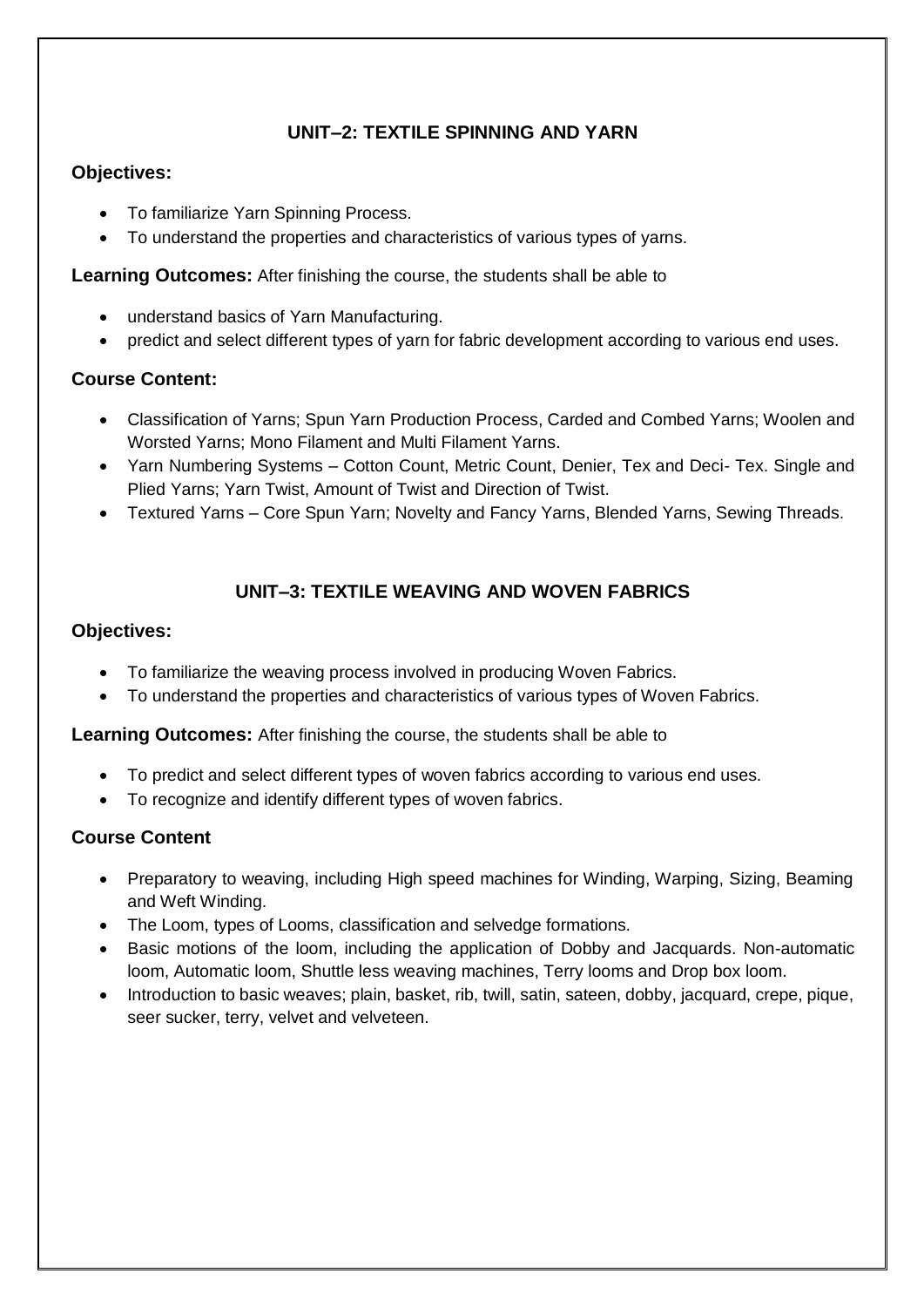### **UNIT–4: OTHER FORMS OF TEXTILES**

### **Objectives:**

 To familiarize the basics of different types of Knitting and properties of knitted fabrics, and other forms of Textiles like Non-woven, Felt, Lace and Braids.

**Learning Outcome:** After finishing the course, the students shall be able to

- To predict and select different types of Knitted, Non-woven, Felt, and Braid according to various end uses.
- To recognize and identify different types: Knitted, Non-woven, Felt, and Braid fabrics.
- Stitches.
- Properties of Weft Knitted Fabrics, Jersey, Rib, Purl and Interlock.
- Comparison and properties of Warp Knitted Fabrics.
- Non-Woven Fabrics Methods and Materials to Manufacture Non-Woven Fabrics, Felt, Embroidery, Tufted Fabrics, Braids and other Narrow Fabrics.

### **METHODOLOGY OF TEACHING:**

- Illustrated lectures with slides and visuals along with fibers, yarns, woven, knitted non-woven, lace and braid fabric samples.
- A teacher would be expected to create a library of fabrics to explain and conduct the classes.
- Visit to textile mills & Industry.

### **SUGGESTED LIST OF PRACTICALS:**

- Experiment No. 1: To determine the chemical nature of fiber by burning test.
- Experiment No. 2: To determine the variation in staple lengths of natural fibers.
- Experiment No. 3: To determine the yarn fineness using direct count system.
- Experiment No. 4: To determine the yarn fineness using English count system (indirect).
- Experiment No. 5: To convert yarn fineness from direct count system into indirect count system and vice versa.
- Experiment No. 6: To determine the twist direction in yarn.
- Experiment No. 7: To determine the twist per unit length of a yarn.
- Experiment No. 8: To determine the difference between a staple fiber yarn and a filament yarn.
- Experiment No. 9: To differentiate between a single staple fiber yarn and a plied staple fiber yarn.
- Experiment No.10: To determine the sequence of process and material flow in yarn manufacturing.
- Experiment No.11: To measure the thread density in different kind of fabrics and compare according to end uses.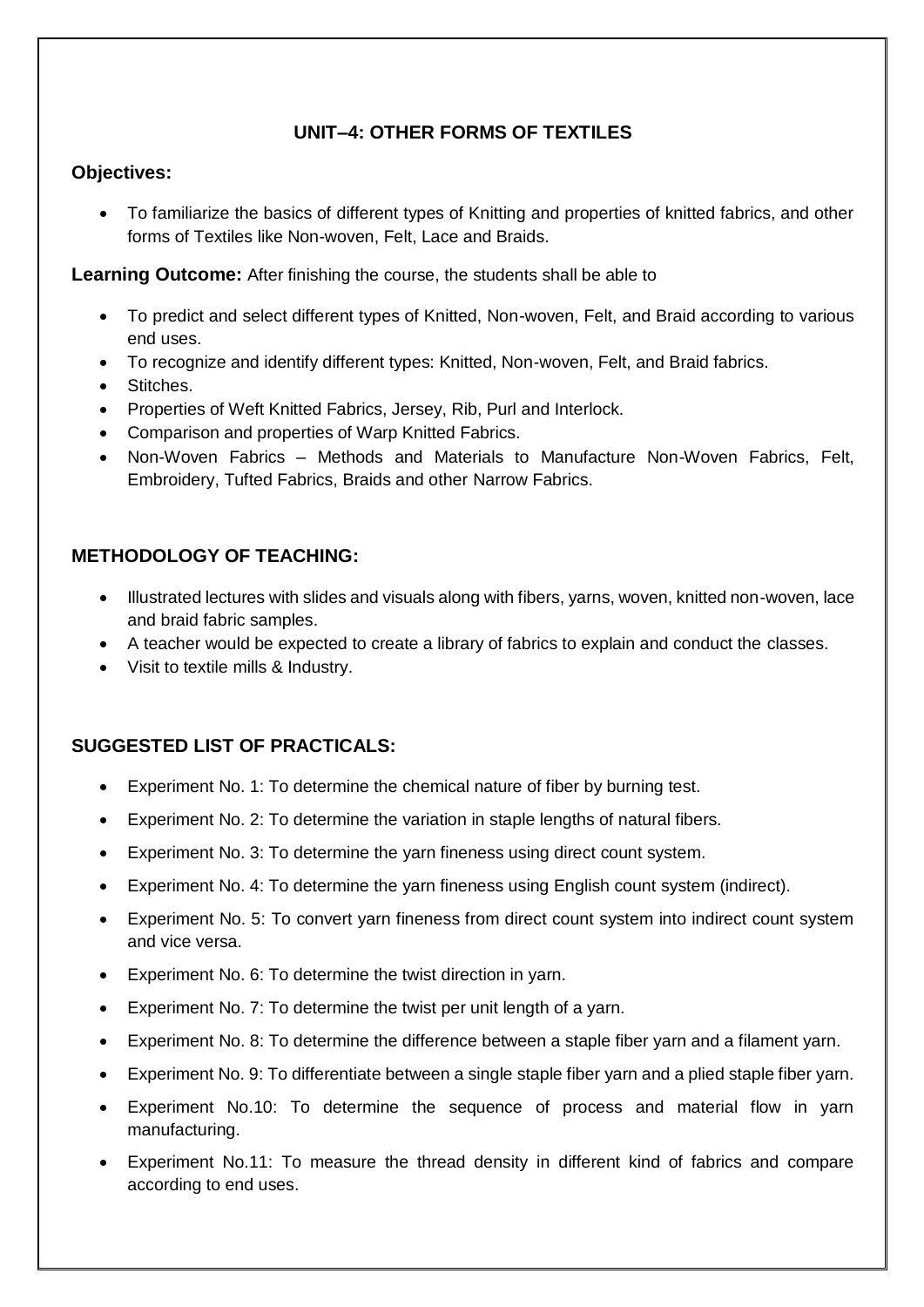- Experiment No. 12: To identify the possible end-uses of woven, knitted and non-woven fabrics.
- Experiment No.13: To measure grams per square meter (GSM) of different quality of fabrics and compare the weight according to end uses.
- Experiment No.14: To analyze the design of different fabric samples.
- Experiment No.15: To visit a fabric store or fabric department within a store and survey the various woven fabrics on display and note the wide variety of fabrics and possible end uses.
- Experiment No.16: To find the fabric thickness of different fabrics.
- Experiment No.17: To evaluate the wale and course per inch with the help of a pick glass.
- Experiment No.18: To source fifteen different nonwoven fabrics from the market physically evaluate their possible end-uses.
- Experiment No.19: To prepare a flow chart for weaving or knitting process in the industry.
- Experiment No.20: To estimate the drape of various fabrics.

### **REFERENCE BOOKS:**

• Textile Science, Students Handbook & Practical Manual, Class–XI, Published by CBSE

### **MARKING SCHEME**

#### **Two Practical from each Section shall be Conducted.**

- (i) Session Work.
	- a. Maintenance of Record.
	- b. On the Lab Learning.
- (ii) Viva Voce
- (iii) All the laboratory experiments will carry five marks each, they should be evaluated on the basis of evenness of the dyeing and printing, neatness and cleanliness maintained during the practical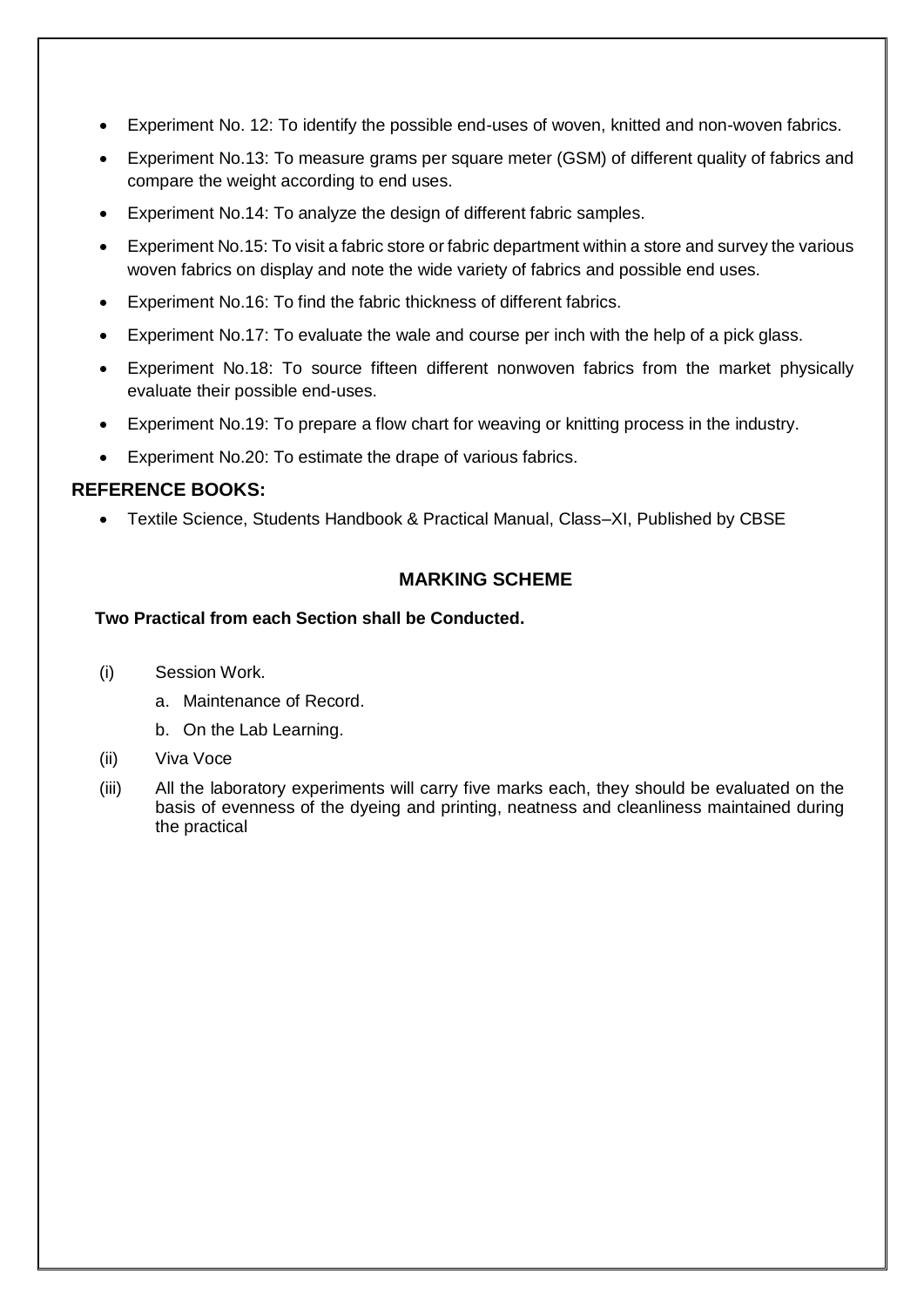### TEXTILE DESIGN (SUBJECT CODE - 829) CLASS – XII (SESSION 2022-2023)

Total Marks: 100 (Theory  $-60+$  Practical  $-40$ )

|                           | <b>UNITS</b>                                                         |               | <b>NO. OF HOURS</b><br>for Theory and<br><b>Practical</b> | <b>MAX. MARKS</b><br>for Theory and<br><b>Practical</b> |
|---------------------------|----------------------------------------------------------------------|---------------|-----------------------------------------------------------|---------------------------------------------------------|
| ⋖                         | <b>Employability Skills</b>                                          |               |                                                           |                                                         |
|                           | Unit 1: Communication Skills-IV*                                     | 10            |                                                           |                                                         |
|                           | Unit 2: Self-Management Skills-IV                                    | 10            |                                                           | 3                                                       |
| Part.                     | Unit 3 : ICT Skills-IV                                               | 10            |                                                           | 3                                                       |
|                           | Unit 4 : Entrepreneurial Skills-IV                                   | 15            |                                                           | 4                                                       |
|                           | Unit 5 : Green Skills-IV*                                            | 05            |                                                           |                                                         |
|                           | <b>Total</b>                                                         | 50            |                                                           | 10                                                      |
|                           | <b>Subject Specific Skills</b>                                       | <b>Theory</b> | <b>Practical</b>                                          | <b>Marks</b>                                            |
|                           | Unit 1:Introduction to Chemical<br>Processing: Pre-treatments        | 20            | 10                                                        |                                                         |
| m                         | Unit 2: Textile Dyeing                                               | 30            | 15                                                        | 25                                                      |
| Part                      | Unit 3: Textile Printing                                             | 25            | 20                                                        |                                                         |
|                           | Unit 4: Introduction to Print Design and<br>Print Design Techniques. | 25            | 20                                                        | 25                                                      |
|                           | Unit 5: Embroidered Textiles                                         | 20            | 15                                                        |                                                         |
|                           | <b>Total</b>                                                         | 120           | 80                                                        | 50                                                      |
|                           | <b>Practical Work</b>                                                |               |                                                           |                                                         |
|                           | <b>Practical Examination</b>                                         |               |                                                           | 15                                                      |
|                           | <b>Written Test</b>                                                  |               |                                                           | 10                                                      |
| $\overline{\mathbf{c}}$   | Viva Voce                                                            |               |                                                           | 5                                                       |
|                           | <b>Total</b>                                                         |               |                                                           | 30                                                      |
|                           | Project Work/Field Visit/ Practical File/Student Portfolio           | 10            |                                                           |                                                         |
| Part<br>$\mathbf{\Omega}$ | <b>Total</b>                                                         | 10            |                                                           | 10                                                      |
|                           | <b>GRAND TOTAL</b>                                                   | 260           |                                                           | 100                                                     |

**Note: \* marked units are to be assessed through Internal Assessment/ Student Activities. They are not to be assessed in Theory Exams**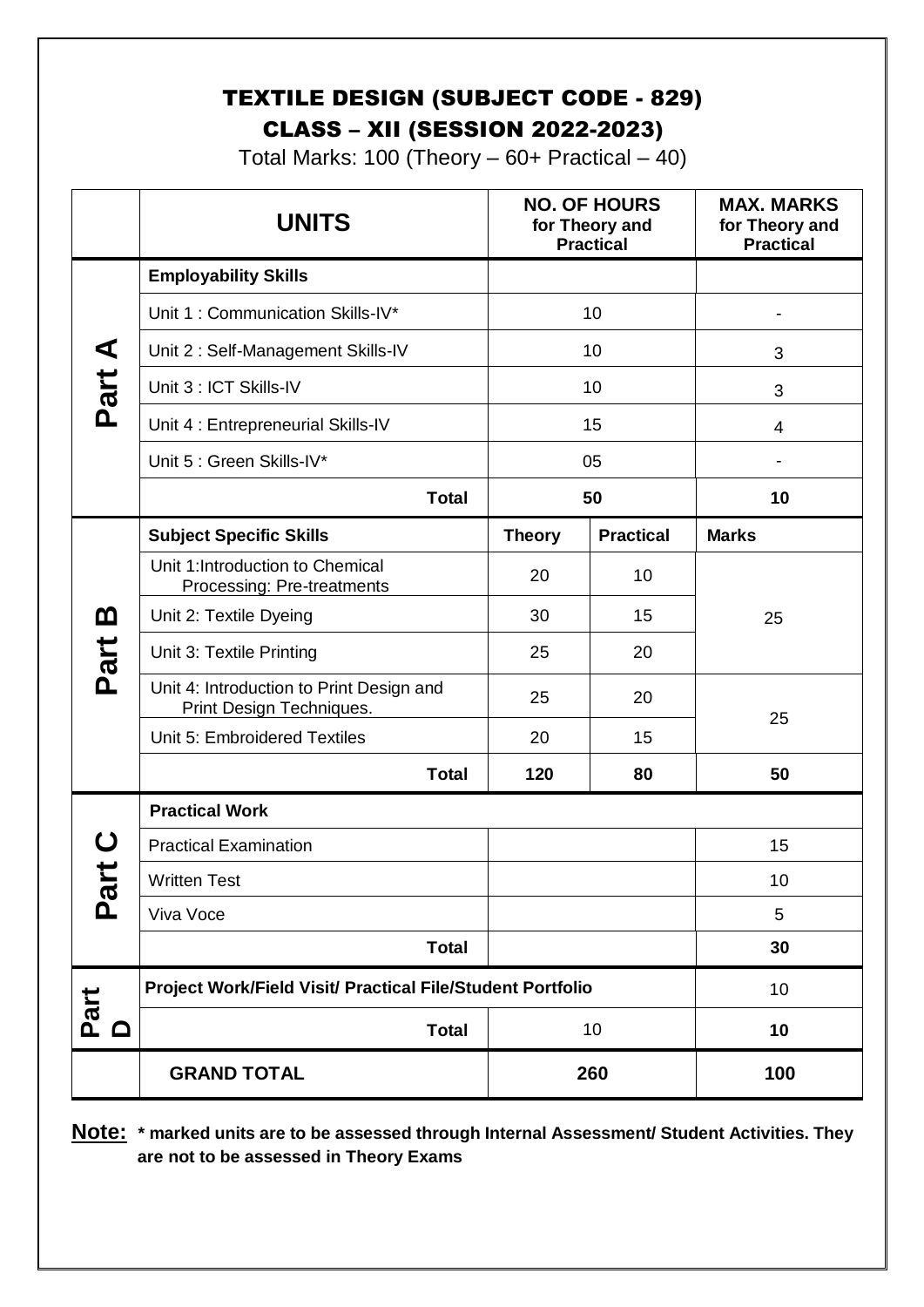### **DETAILED CURRICULUM/TOPICS FOR CLASS XII**

### **Part-A: EMPLOYABILITY SKILLS**

| <b>S. No.</b> | <b>Units</b>                                               | <b>Duration (in Hours)</b> |
|---------------|------------------------------------------------------------|----------------------------|
| 1.            | Unit 1: Communication Skills- IV*                          | 10                         |
| 2.            | Unit 2: Self-management Skills- IV                         | 10                         |
| 3.            | Unit 3: Information and Communication Technology Skills-IV | 10                         |
| 4.            | Unit 4: Entrepreneurial Skills- IV                         | 15                         |
| 5.            | Unit 5: Green Skills- IV*                                  | 05                         |
|               | <b>TOTAL DURATION</b>                                      | 50                         |

### **Note: \* marked units are to be assessed through Internal Assessment/ Student Activities. They are not to be assessed in Theory Exams**

**The detailed curriculum/ topics to be covered under Part A: Employability Skills can be downloaded from CBSE website**

### **Part-B – SUBJECT SPECIFIC SKILLS**

- Unit 1: Introduction to Chemical Processing: Pre-treatments
- Unit 2: Textile Dyeing
- Unit 3: Textile Printing
- Unit 4: Introduction to Print Design and Print Design Techniques.
- Unit 5:Embroidered Textiles

### **DETAILED CURRICULUM:**

### **UNIT 1 – INTRODUCTION TO CHEMICAL PROCESSING: PRE-TREATMENTS**

### **Course Content:**

- Textile chemical processing for fibers.
- Impurities present in the Natural and Synthetics Fibers.
- Elementary knowledge of processing.
- Different processes e.g., singeing, de-sizing, scouring, bleaching and mercerizing.\*

**Learning Outcomes:** After finishing the course, students will be able to understand.

- Various technical terminology used in the industry.
- Various types of impurities present in the Substrates.
- The processes involved in removing impurities.

**(\*Note: To be assessed in Practicals only. No question shall be asked from this portion in Theory Exams)**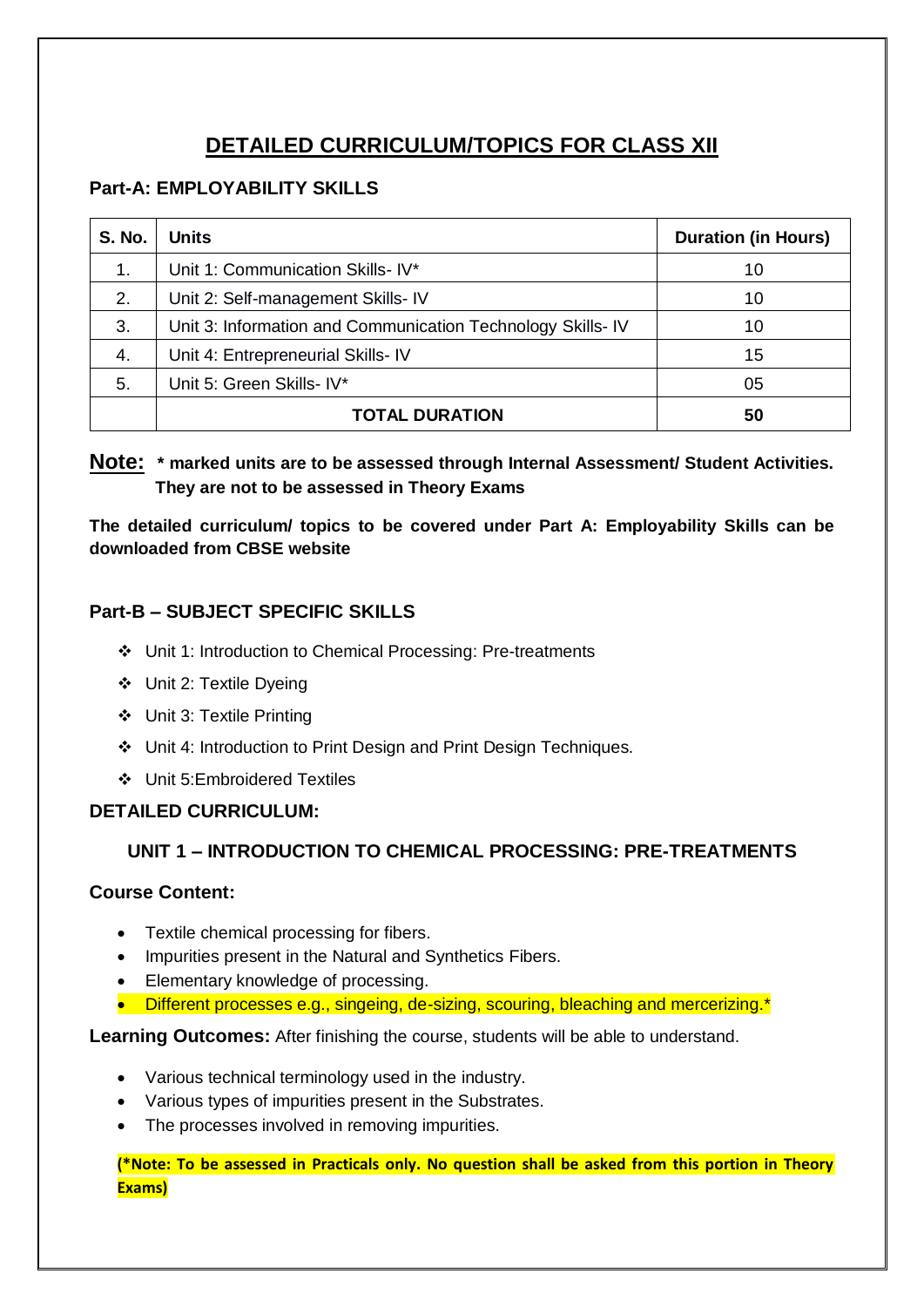### **UNIT–2: TEXTILE DYEING**

### **Course Content:**

- Introduction to traditional resist dyed textiles (Tie and Dye) textiles from different regions of India.
- Suitability of dyes and dyeing methods, Important classes of dyes for natural and man-made fibers, e.g., direct, acid, basic, vat, azoic, sulfur and dispersed dyes.

**Learning Outcomes:** After finishing the course, students will be able to

- Dye all kinds of Textile Fabrics.
- Select dyes as per the type of fabrics.

### **UNIT–3: TEXTILE PRINTING**

### **Course Content:**

- Introduction to various methods of printing, specific features and limitations of various methods, Such as Hand Block Printing (different styles on the basis of region), Hand Screen printing, Roller Printing and Heat Transfer Printing.
- Style of Printing (Direct Prints, Discharge Prints, Resist Prints, Warp Prints, Blotch Prints, Duplex Prints) & their Specific feature for their Identification.

**Learning Outcomes:** After finishing the course, students will be able to understand

- Various terminology used in textile printing.
- Styles and methods involved in printing.
- Various effects produced by various styles of prints.
- Limitation of the printing methods.

### **UNIT–4: INTRODUCTION TO PRINT DESIGN AND PRINT DESIGN TECHNIQUES.**

### **Objectives of the Course:**

- Understanding Textile Design, repeat and layout.
- To develop an understanding for surface design development.
- To sensitize students towards various types of Prints.
- To understand forms, shape and color combinations for various categories.
- To sensitize students towards specific influencing forms, objects and shapes.
- To develop an ability to recognize the design in each type of print.

**Learning Outcomes:** After finishing the course, students will be able to

- Identify the pattern, repeat and layout.
- After completing the unit, the students shall be able to.
- Understand forms and color combinations.
- Develop an understanding for various categories of prints.
- Identify the types of prints.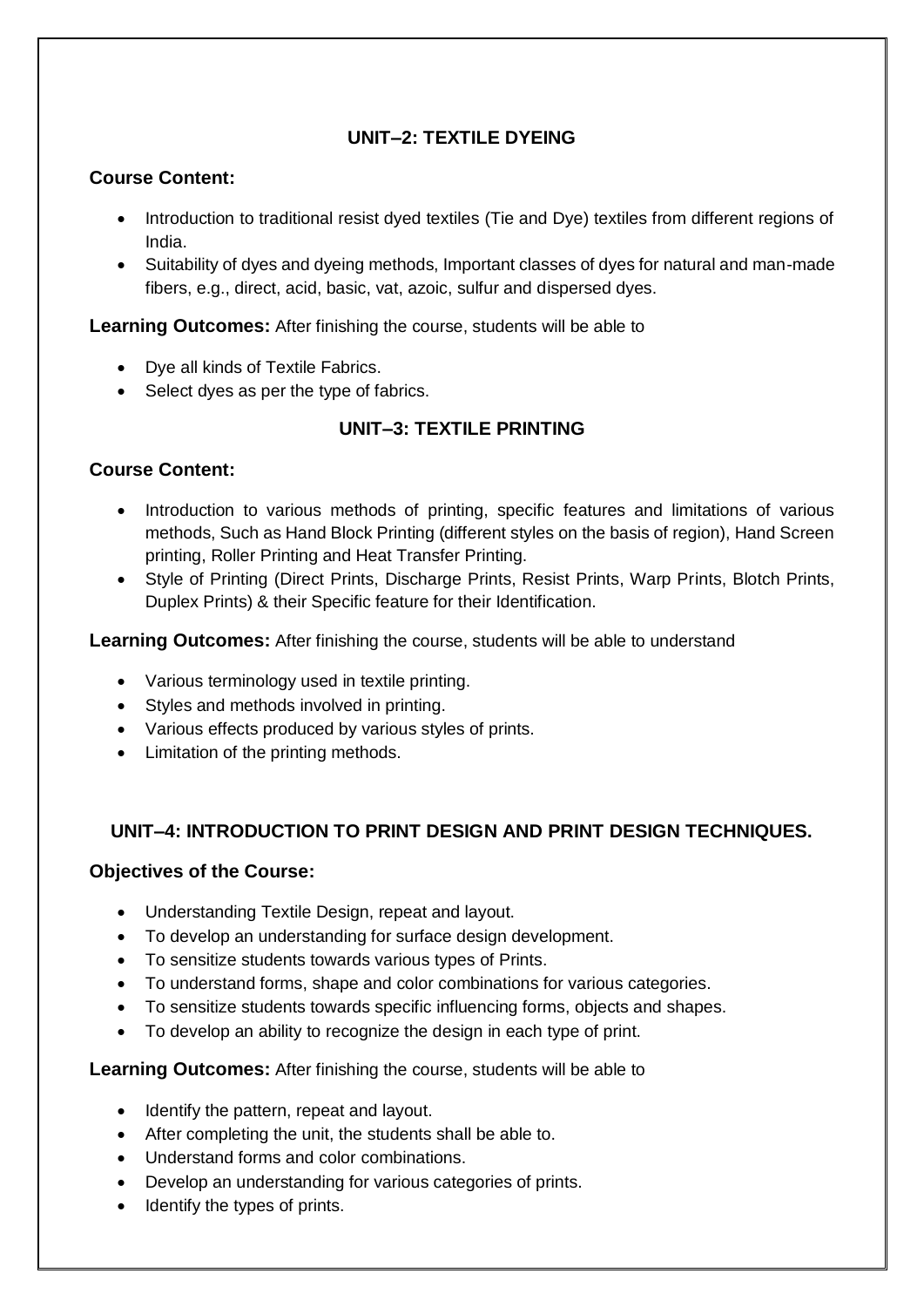### **Course Content**

- Various aspects of Design: color wheel, layout and repeats.
- Print Categories
	- o Introduction to various types of Design and their categories.
	- o Geometric prints.
	- o Floral prints
	- o Animal prints.
	- o Ethnic prints.
	- o Dot prints

### **•** Print Design Techniques

- o Etching Technique
- o Stamping and Sponge Technique
- o Dry Brush Technique and Stencil Technique
- o Collage Technique

**(\*Note: To be assessed in Practicals only. No question shall be asked from this portion in Theory Exams)**

### **Methodology of Teaching:**

- Illustrated lectures
- Demonstration and Practical Assignments

### **Reference Books:**

- S. Meller, J. Elfers Thames and Hudson Ltd. Textile designs 200 years of patterns for Textiles.
- Carol Joyce Watson- Guptill publication– 1997, the complete Guide to Printed Textile for apparel and Home Furnishing.

### **UNIT 5: EMBROIDERED TEXTILES**

### **Objectives of the unit:**

- To introduce the technique of embroidery for value-addition.
- To create awareness about the different embroidered textiles of India.
- To initiate identification of regional embroideries developed by various communities.
- To understand the origin of technique and design with reference to colours, motifs, layouts of different embroidered textiles.

### **Learning Outcomes:** After completing the unit, the students shall be able to

- Classify the regional embroideries of India.
- Identify a specific embroidery style of India on the basis of colours, motifs and layout.
- Identify the influencing factors for development and evolution of a specific embroidered textile.